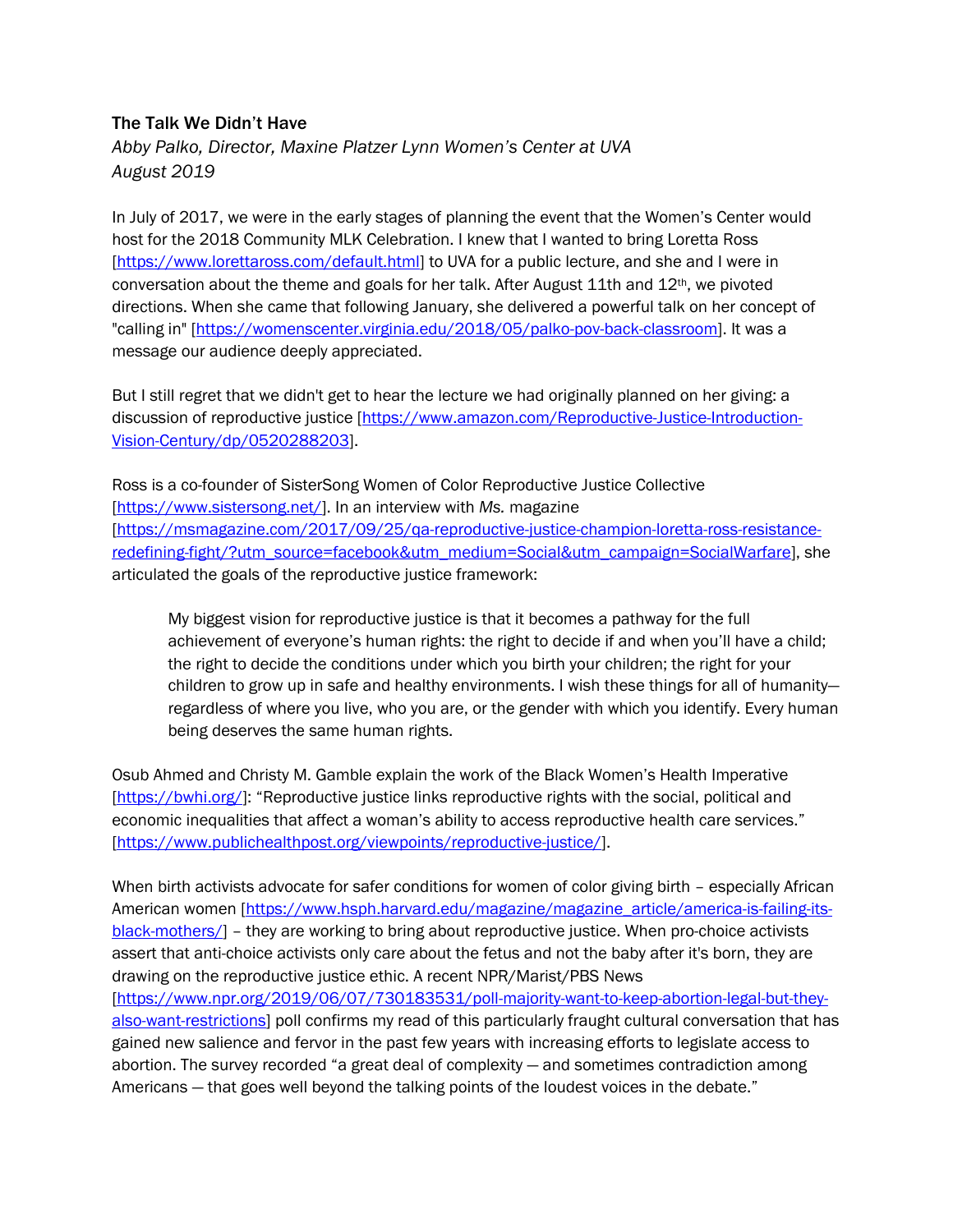During my doctoral studies, when I began contemplating a dissertation topic, I early and easily identified motherhood as my broad area of scholarly interest. Looking back through all of the papers I'd written for my courses, very few didn't in some way at least touch on maternal concerns. It took a while and some false starts to narrow that topic to a manageable scope. One of the most formative moments came in a course on feminist theory and the Catholic intellectual tradition that I took late in my graduate studies. I was a fourth-year, dissertating student, and a visiting scholar, Cristina Traina [https://www.religious-studies.northwestern.edu/people/faculty/tenure-track-faculty/cristinatraina.html], was offering this course.

That fall, I was grappling with a chapter that was looking at novels published in the 1990s. One of the common threads connecting Irish and Caribbean women's writing in the 1990s was their nearuniversal concern with the pressures mothers face in late twentieth-century postcolonial societies. In particular, I was struck by how ubiquitous abortion was as a narrative element running through this body of novels. Read enough 1990s novels, and you develop a schema: mother-daughter relation, check; girls' access to education, check; family trauma, check; women's developing sexuality, check; pregnancy and abortion, check. Abortion, it quickly became clear, was a plot element to be expected in Irish and Caribbean women's writing, and this new ubiquity intrigued me.

Cristie pointed me in the direction of some feminist theologians to help me think through these narrative moves:

Patricia Beattie Jung reminds us that "Pregnancies become problematic when no way of balancing the various responsibilities [the woman's physical and emotional health and life-situation, the value of and likely impact of pregnancy upon her life-plan, the extent to which the community will support her and her dependents, the value of the child's life as well as the child's best interests, and any special responsibilities of a contractual origin that the woman may have to either the child or others] can be found" (291) [https://www.jstor.org/stable/pdf/40015096.pdf].

Beverly Wildung Harrison advances a vision of the day that "the decision to bear a child, for all women, is a moral choice – that is, a deliberated, thoughtful decision to act for the enhancement of our own and our society's well-being with full responsibility for all the implications of that action – then and only then, the human liberation of women will be a reality" (38) [https://www.amazon.com/Our-Right-Choose-Toward-Abortion/dp/0807015091#customerReviews].

Christine Gudorf points out that "In our world over half the human beings are victims of the moral callousness of the other half, and many of those victims are now sacrificing another group of victims in their attempts at self-assertion and self-defense" (490) [https://www.jstor.org/stable/24458936].

Looking at pregnancy as a form of bodily life support, Jung argues that, with respect to organ donation, "Persons do not have a right to or claim upon parts or the use of another's body, because living bodies are primordially personal." Carrying that ethical stance to its logical conclusion, she contends, requires us to honor the claim to "bodily integrity made by women in regard to their reproductive capacity." (287)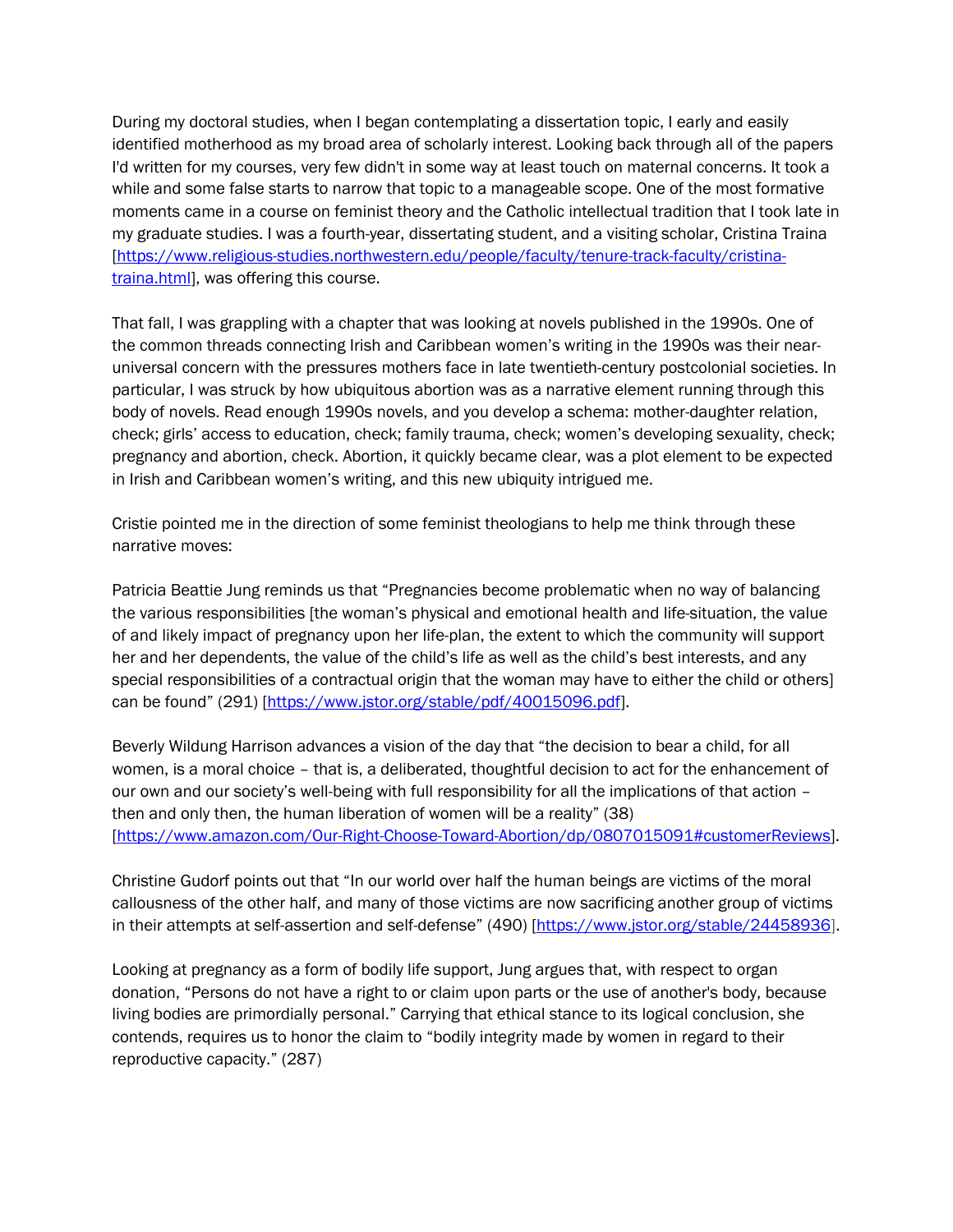One realization I came to as I read each of these novels, one after another, is that in the moment(s) when a woman is deciding whether or not to carry a pregnancy to term, deep-rooted cultural and personal assumptions about motherhood are revealed.

And carrying a pregnancy to term is always a choice. Sara Ruddick, one of the first women to gain prominence as a philosopher, contends that every mother – every single one – is "adoptive" (51, her quotation marks) [https://www.amazon.com/Maternal-Thinking-Toward-Politics-Peace/dp/0807014095]. She explains that "To adopt is to commit oneself to protecting, nurturing, and training particular children. Even the most passionately loving birthgiver engages in a social, adoptive act when she commits herself to sustain an infant in the world." (51) While this understanding obscures important realities about adoption as method of family formation (Jean Keller has a great analysis of this in "Rethinking Ruddick's Birthgiver/Adoptive Mother Distinction [http://demeterpress.org/books/maternal-thinking-philosophy-politics-practice/]), this perspective reinforces Ruddick's reminder that "In any culture, maternal commitment is far more voluntary than people like to believe." (22) What Ruddick terms "adoption" follows an earlier, equally significant choice, however: the choice to carry a pregnancy to term. Consider, for a moment, the way that Sarah Palin has talked about her pregnancy with her youngest son: "There, just for a fleeting moment, I thought, I knew - nobody knows me here. Nobody would ever know." [https://www.theguardian.com/world/2009/apr/19/sarah-palin-considered-abortion]

In working on that chapter, I realized it contained the heart of my dissertation. For another year and a half (and then three more years as I revised it into my book

[https://www.springer.com/us/book/9781137602701?utm\_campaign=3\_pier05\_buy\_print&utm\_c ontent=en\_08082017&utm\_medium=referral&utm\_source=google\_books#otherversion=9781137 600745]), I lived with women facing excruciating options and making the best decisions they could for themselves, their potential children, their families and lives. Deirdre

[https://www.amazon.com/Belonging-OConnor/dp/1855940140], faced with a boyfriend who loved her passport more than he loved her and impacted by her mother's invalidism in ways that she hadn't come to terms with. Xuela [https://www.amazon.com/Autobiography-My-Mother-Novel-Classics/dp/0374531870/ref=sr\_1\_1?crid=3SM26N3RTD6UM&keywords=autobiography+of+my+ mother&qid=1565369549&s=books&sprefix=autobiography+of+m%2Cstripbooks%2C112&sr=1-1], whose mother had died in childbirth, leaving her unprotected and unmothered in a highly racist community. Martine [https://www.amazon.com/Breath-Eyes-Memory-Edwidge-

Danticat/dp/1616955023/ref=tmm\_pap\_swatch\_0?\_encoding=UTF8&qid=1565369859&sr=1-1] and Mary [https://www.amazon.com/Down-River-Edna-

OBrien/dp/0374143277/ref=tmm\_hrd\_swatch\_0?\_encoding=UTF8&qid=1565369808&sr=1-1], each traumatized by the sexual assault she has endured.

One of the most chilling comment about legal efforts to regulate abortion that I've heard comes from Ellen Goodman. Writing about Susan Struck's pre-Roe legal fight to carry her pregnancy to term, Goodman points out "this reality: a government that can force a woman to have an abortion is the same government that can force a woman to continue the pregnancy" [https://www.registercitizen.com/news/article/ELLEN-GOODMAN-WWGS-What-would-Goldwater-say-12085095.php]. Reproductive justice advocates like Loretta Ross remind us that this same government also implements laws and policies and encourages attitudes that will interfere with --